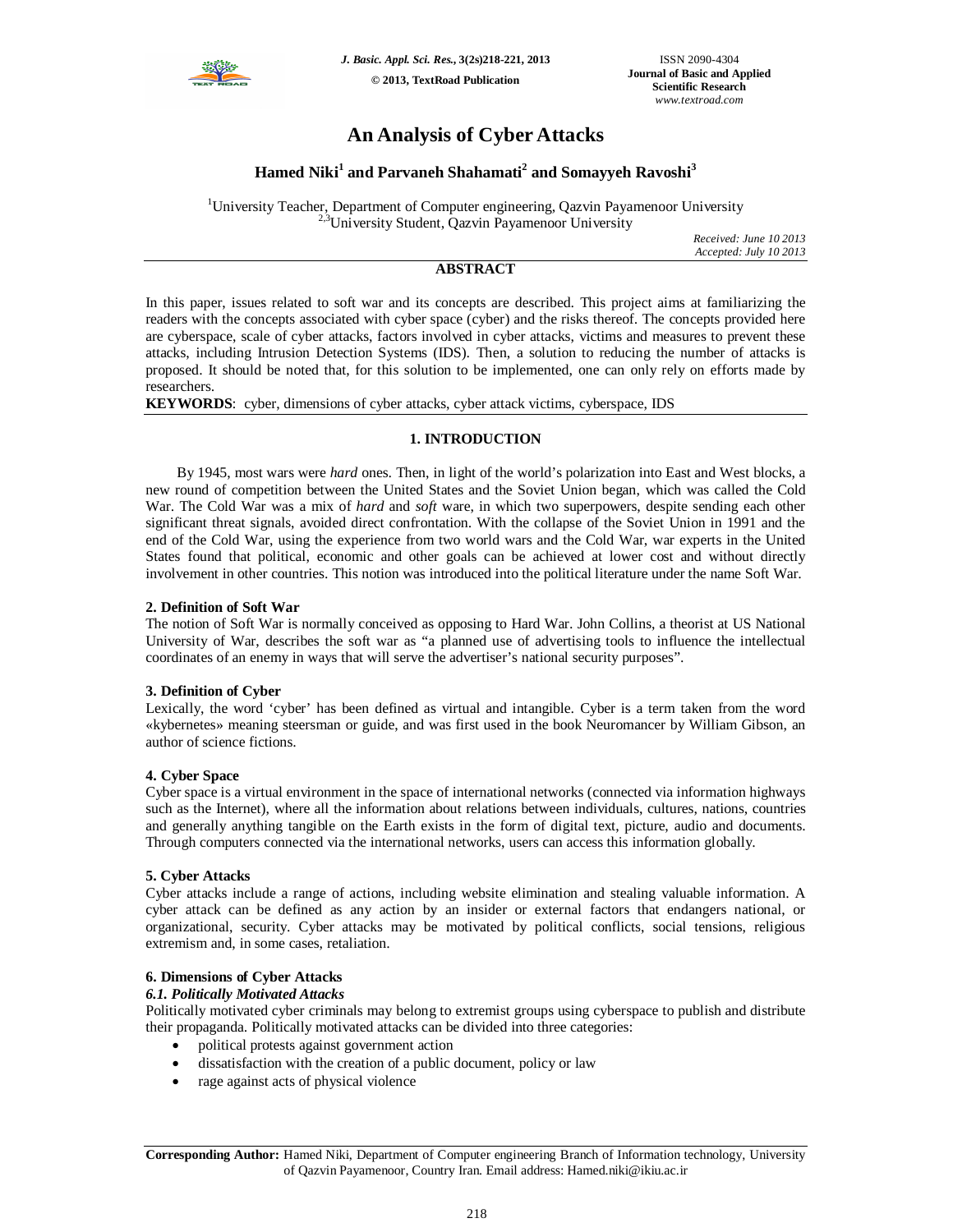## *6.2. Attacks Motivated by Sociocultural Factors*

Cyber attacks may happen due to individuals and groups competing over resources, power and taking control. Such attacks can be divided into three general categories:

- social and cultural aggression
- land disputes
- historic events and special days

## *6.3. Economically Motivated Attacks*

Economically motivated attacks can be classified into two groups:

- attacks with incentives coming from economic and/or personal conditions and financial cooperation
- political or economic espionage-related attacks

# **7. Cyber Attack Factors**

Cyber attackers are computer systems. Behind any attack, there is a well-motivated human factor, with the most basic member being the invader. This is why human factors are the first point of transition between cyber incidents and physical incidents. Understanding the existence, and close monitoring of the possibility, of certain types of attack based on economic and political events, can be a key to predicting those events. Human factors committing cyber attacks are divided into four groups:

- individuals who seek entertainment and/or skill improvement
- agents
- social protesters
- national governments

Hackers are among agents committing attacks. The term hacker was used for the first time in the mid 60's and means a computer programmer who plows computer codes. Hackers were talented people who could find new ways of using computer programs and create programs most others couldn't even imagine.

# *7.1. The Purpose of Hacking*

In their plowing of computer codes, hackers may pursue one or more of these purposes:

- 1. to make known their mastery of computer and information technology
- 2. notification of security weaknesses in computer networks
- 3. personal or group revenge
- 4. acquiring virtual property of individuals or companies
- 5. without a reason

### **8. Attack Victims**

### *8.1. Ministry of Petroleum*

There was an attack by a virus known as "Viper", which left behind very damaging effects on Iran. Viper had been designed and transferred to the computer systems of Ministry of Petroleum to reduce oil production, and was able to irreversibly delete all the data from the servers making information retrieval impossible under any circumstances. After removal of information, Viper would burn the motherboard, and the server would go out of service. From the perspective of IT professionals, three factors, namely poor management, disruption or penetration of foreign software and hardware failure, make it possible to hack computer networks through virus attacks or any other method. Since advanced software demands advanced hardware platform, we need to determine the factor(s) which paved the way for the cyber attack targeted at the Ministry of Petroleum.

### *8.2. Ministry of Science*

Ministry of Science, Research and Technology was the second ministry targeted by cyber attackers. Joint projects of the Ministry of Science with the Ministry of Defense might have motivated the hackers to penetrate the department's servers and gain access to the main server to create interference and obtain information.

### *8.3. Nuclear Facilities*

There has been cyber war against Iran's nuclear facilities by the West since 2005. Research by Symantec shows that the West started a project of cyber attack on Iran's nuclear facilities in 2005 and implemented it in 2007. July 24, 2010 was the day cyber attacks on Iran (e.g. Stuxnet) were launched.

Iran's computers were severely attacked by the computer worm Stuxnet, which attempted to steal information from industrial controlling systems, exposing them on the Internet. Stuxnet was able to destroy the gas pipes, cause damages in nuclear facilities and even make factory boilers explode. The spy worm managed to penetrate control systems built by Germany's Siemens used in the industrial facilities for providing drinking water, oil wells, power plants and other industrial facilities.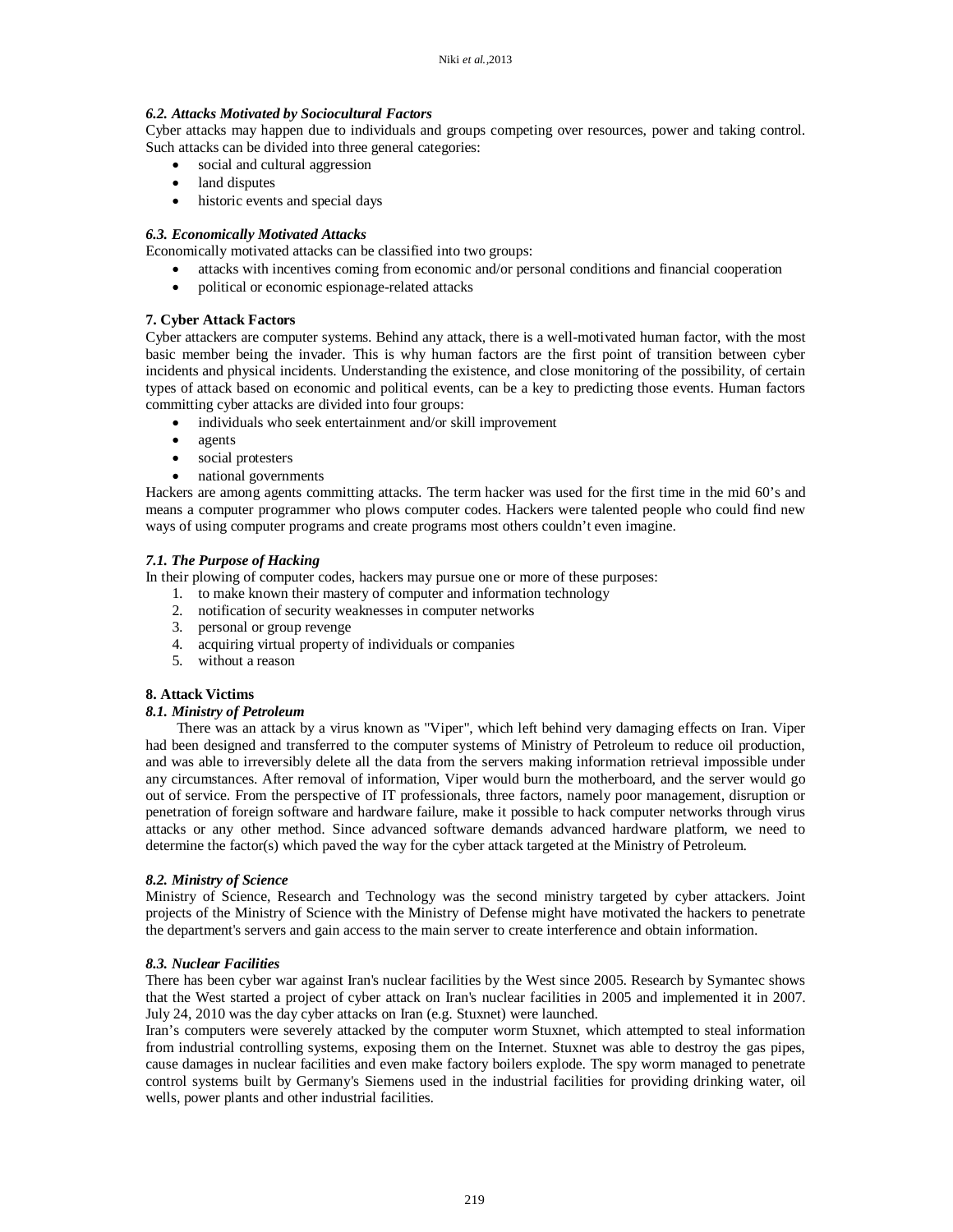# **9. Measures to Prevent Cyber Attacks**

#### *9.1. Intrusion Detection System (IDS)*

The task of an intrusion detection system is to detect and identify any unauthorized or malicious use of, or damage to, the systems by both internal and external users. Today, intrusion detection and prevention is one of the main mechanisms for securing computer networks and systems. It is also used along with firewalls and as a security supplement to them. There are various methods of attack detection capable of detecting malicious actions within the network. Systems are composed of many different components which can be put together in different ways to provide different functions.

#### *9.2. Types of Network Attacks Based on Attack Mode*

A network intrusion is generally considered an attack. Network attacks can be divided into two main groups, depending on how it's done. A network attack can be described in terms of the objectives pursued by attacker. The objective is usually a Denial of Service (DOS) or unauthorized access to network resources.

*Denial of Service*: In this type of attack, the attacker disrupts services provided by a server to its users.

*Network Access Attacks*: In this type of attack, the attacker can gain unauthorized access to network resources and use the possibility to carry out unauthorized, and even illegal, activities.

#### *9.2.1. Types of Network Attacks in Terms of the Attacker*

- *Attacks by trusted users (internal):* This is one of the most dangerous types of attacks because, on the one hand, the user has access to various network resources and, on the other hand, security policies do not often set sufficient limitations on them;
- *Attacks by non-trusted users (external):* This is the most common type. An outsider, who is, normally, not trusted attacks a network;
- *Attacks by inexperienced attackers:* many intrusion and attack tools are available on the internet. In fact, many people, without any specific experience, can simply use the tools available to create network problems.
- *Attacks by experienced users:* professional, experienced strikers are conversant in writing various types of malicious code.

#### **10. Supplements to IDS Security**

Intrusion Detection Systems are solutions (or to put it another way, a type of technology) used for security purposes in computer networks. Traditionally, different supplementary systems are used along with IDS's, each with its own stand in establishing security. Here, firewalls, encryption and authentication mechanisms, and access control lists are introduced.

### *10.1. Firewalls*

Firewall is one of the oldest and best known security solutions. It can apply various security policies based on administrator settings, including the flow permit, the ability to communicate outside the network and assigning which out-of-network services authorized users are allowed to use. In general, two types of policies can be used in firewalls:

- To allow any connections that are not explicitly prohibited, and
- To avoid all communication flows except in cases where there is explicit permission;

One difference between IDS's and firewalls is that firewalls are normally located at access points of a network to allow certain inbound or outbound flows, while IDS's are passive components whose responsibility is to respond to potential attacks. IDS's use their sensors to scan network traffic, and there are limited types used at network access points, such as routers. In one of the possible settings where IDS and firewall can be used together, sensors are located outside the network and before the firewall, in the so-called 'demilitarized zone', to scan all inbound connections. This way, they can assign security policies for the firewall.

#### *10.2. Encryption and Authentication Mechanisms*

Encryption is one of the most common and most effective ways to protect information security. This mechanism is capable of providing secure point-to-point data transfer between clients, servers and routers. However, encryption cannot be used as the only path to safety.

### *10.3. Access Control Lists*

Access control lists are a set of rules used by firewalls and routers to apply restrictions on traffic and access. These are not by themselves sufficient for responding to attacks. However, based on the security policy at work, these lists can be applied to firewalls and routers to restrict a range of  $\mathbb{P}^s s^1$  to certain services.

1

<sup>&</sup>lt;sup>1</sup> Internet Protocol